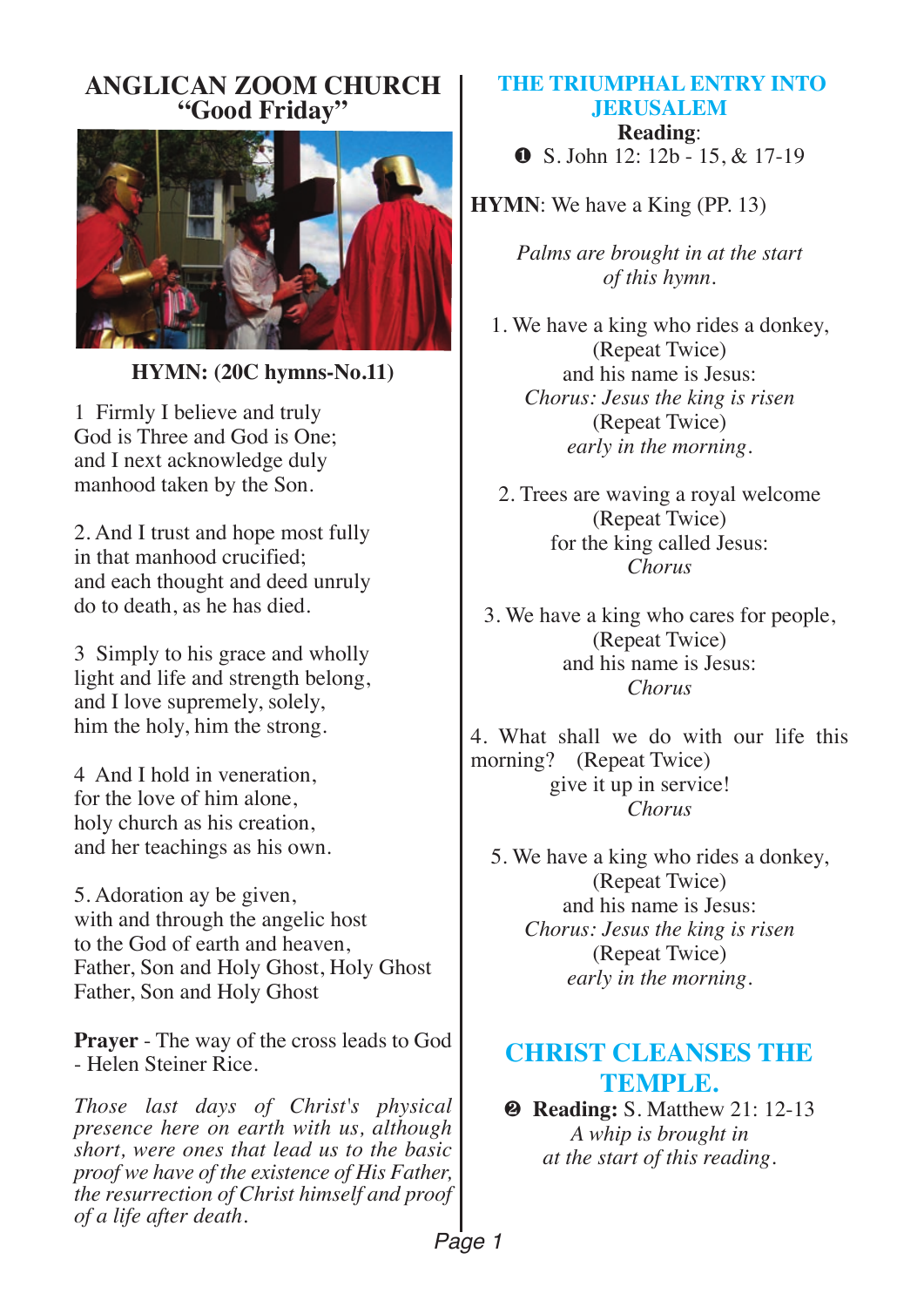## **HIS ENEMIES TRY TO TRAP HIM WITH QUESTIONS.**

∏ **Reading:** S. Luke 20: 21-25 *Coins are brought in at the start of this reading.*

# **THE ANOINTING OF CHRIST'S HEAD IN SIMON'S**

**HOUSE.**<br>**<b>e** Reading: S. Matthew.26: 6-13 *Jar of oil is brought in at the start of this reading*

## **THE WASHING OF THE APOSTLES FEET.**

∫ **Reading:** S. John 13: 4 -7., 12-17

**HYMN** The servant song (SOTK 51) *Towel and bowl brought in and placed on the Altar during this hymn.*

> Brother let me be your servant Let me be as Christ to you Pray that I might have the grace To let you be my servant too.

We are pilgrims on a journey We are brothers on the road We are here to help each other Walk the mile and bear the load.

I will hold the Christ-light for you In the night time of your fear I will hold my hand out to you Speak the peace you long to hear.

I will weep when you are weeping When you laugh I'll laugh with you I will share your joy and sorrow Till we've seen this journey through.

When we sing to God in heaven We shall find such harmony Born of all we've known together Of Christ's love and agony.

Sister let me be your servant Let me be as Christ to you Pray that I might have the grace To let you be my servant too.

# **THE HOLY COMMUNION, GETHSEMANE, BETRAYAL, TRIAL**

**<sup><b>@</sup>** Reading: *S.* Matthew 26: 26-29</sup> *Bread and chalice are brought in at the start of this reading*

# **THE CRUCIFIXION**

**Reading: 8** S. Matthew 27: 15-17, 21-22, 26

*Cross is brought in* during this hymn

#### **HYMN:** The Old Rugged Cross On a hill far away stood an old rugged cross, The emblem of suffring and shame; And I love that old cross

where the dearest and best For a world of lost sinners was slain.

#### **CHORUS:**

So I'll cherish the old rugged cross, Till my trophies at last I lay down; I will cling to the old rugged cross, And exchange it some day for a crown.

Oh, the old rugged cross, so despised by the world, Has a wondrous attraction for me; For the dear Lamb of God left His glory above To bear it to dark Calvary.

#### **CHORUS:**

So I'll cherish the old rugged cross, Till my trophies at last I lay down; I will cling to the old rugged cross, And exchange it some day for a crown.

> In the old rugged cross, stained with blood so divine, A wondrous beauty I see; For 'twas on that old cross Jesus suffered and died To pardon and sanctify me.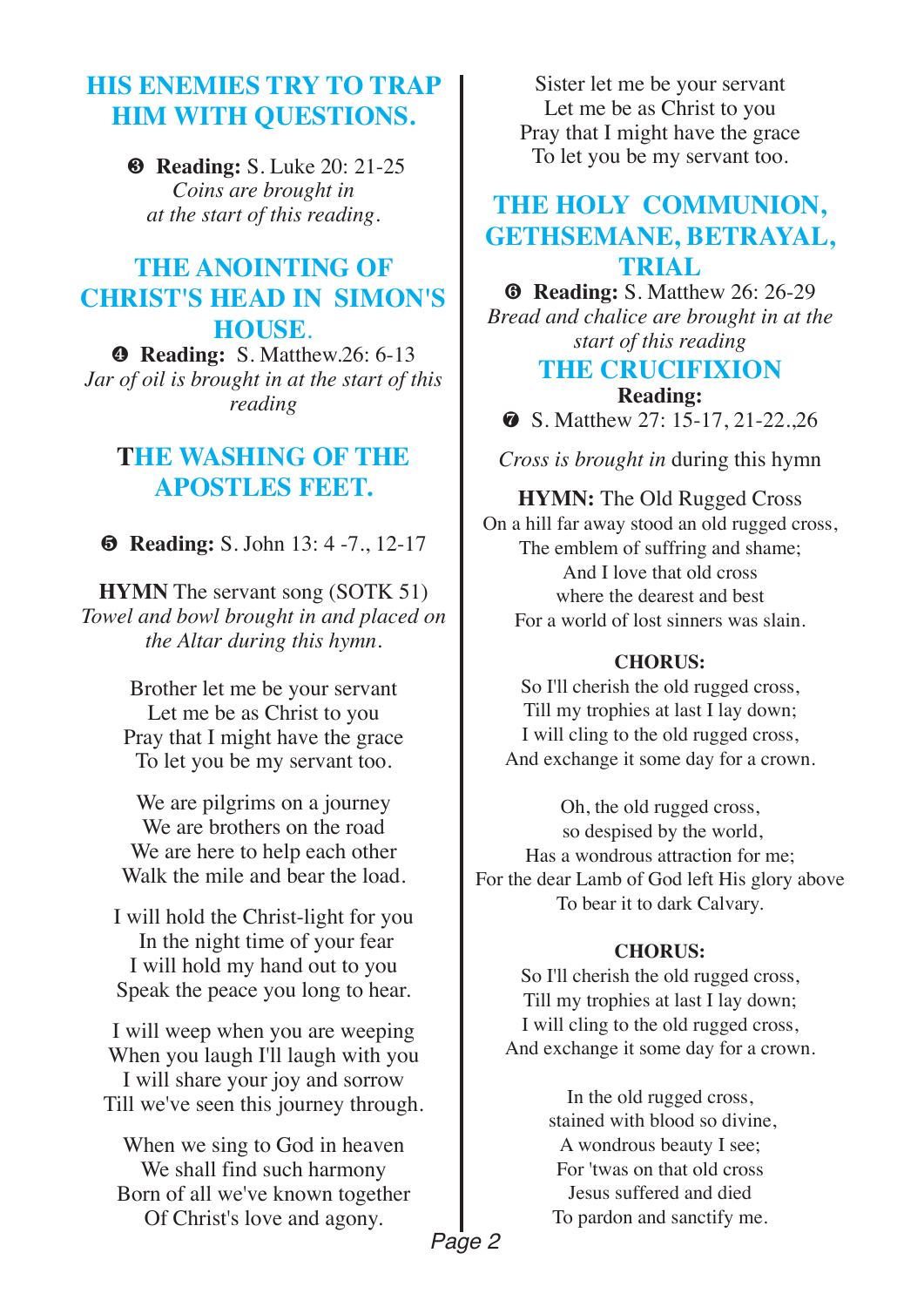#### **CHORUS:**

So I'll cherish the old rugged cross, Till my trophies at last I lay down; I will cling to the old rugged cross, And exchange it some day for a crown

To the old rugged cross, I will ever be true, Its shame and reproach gladly bear; Then He'll call me some day to my home far away, Where His glory for ever I'll share.

#### **CHORUS:**

So I'll cherish the old rugged cross, Till my trophies at last I lay down; I will cling to the old rugged cross, And exchange it some day for a crown

#### **JESUS IS CRUCIFIED** Ω **Reading:** S. John 19: 17

**Reading:** From Prayers for Pagans "The Building"

## **THE HAMMER AND THE NAILS**

æ **Reading:** S. John 19: 18 *Hammer and nails are brought in at the start of this reading* 

*Use the large nail you were suggested to collect for the following meditation*.

## **THE NAILS**

Look at the nail. Study it. What does it look like, smell like, feel like? Put your finger across the point. What does it feel like? Imagine what it would be like to have it driven into your hand.

*Pause as nails are hammered into a block of wood.*

**Meditation:** What was it like for Jesus to be crucified? Would you offer your life? Are you ready to love as Jesus loved?

## **JESUS IS OFFERED DRUGGED WINE**

ø **Reading:** S. Matthew 27: 34 *Wine bottle in straw brought in at the start of this reading.* 

## **THE SPONGE**

∂∂ **Reading:** S. John 19: 29 *The sponge is brought in at the start of this reading*

## **THE INDICTMENT**

∂∑ **Reading:** S. John 19: 19 *Indictment brought in at the start of this reading*

## **THE ROBE AND CROWN OF THORNS**

∂∏ **Reading:** S. John 19: 2 *Robe and crown of thorns brought in* 

*at the start of this reading.*

#### **Reading:** "The Robe"

His own robe has been remembered for its high quality and design, woven without a seam.

He was made to exchange it for this.

This robe has seen better days after all it is second hand.

Jesus deserved better tribute than this, the tribute of nimble fingers, of styling, fashion and quality, ... the tribute of a woman.

But it was not tailor - made for Jesus, He is unique,

He cannot be pushed into a human mould or a human shape.

Yet King He was, and King He remains, and such as it is, this is tribute to Him, The King of Kings.